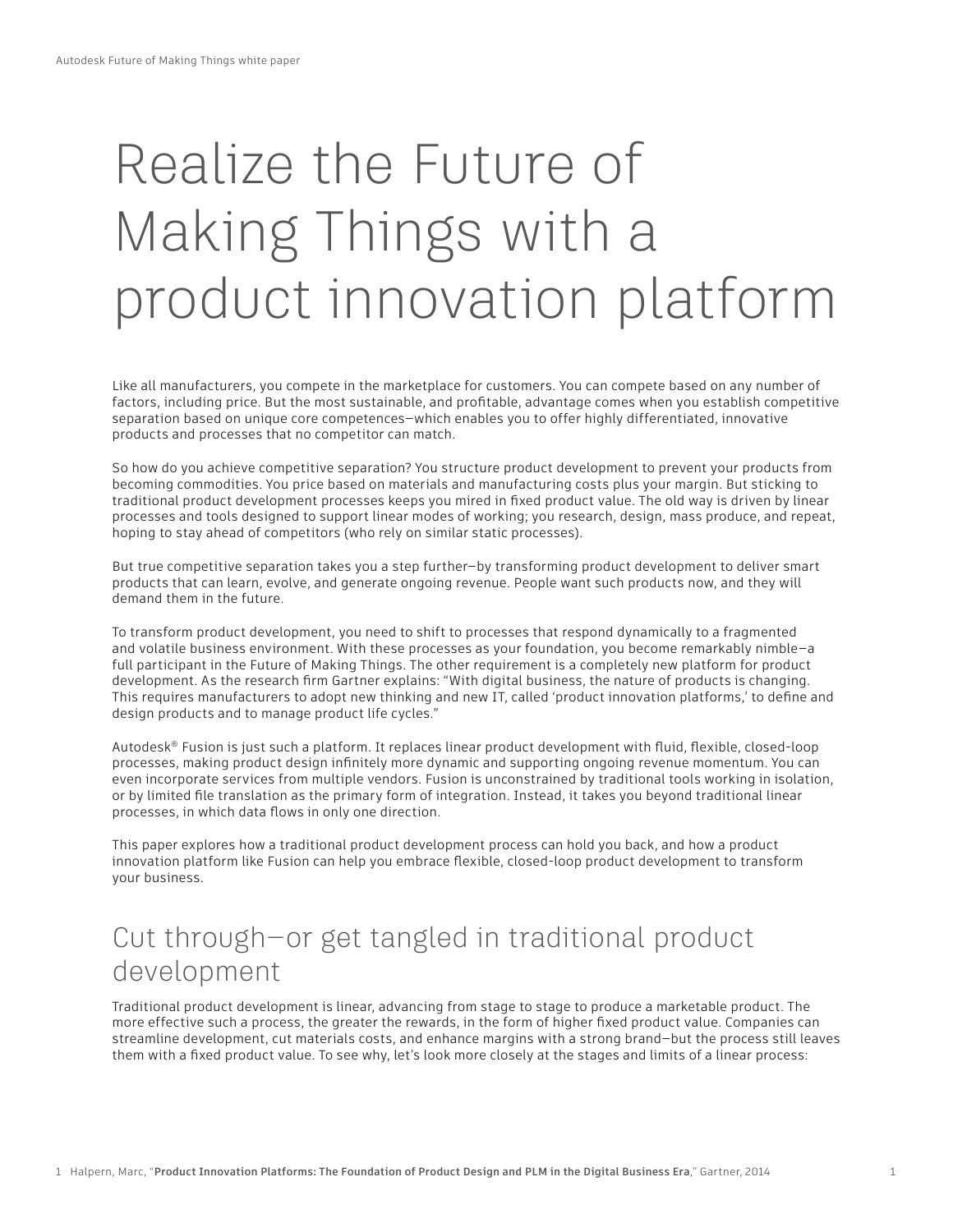- **Concept:** You start with a concept that's intended to meet a market need. Though your idea may be innovative, it most likely targets one set of potential customers. It's not supported by a flexible process that can generate multiple concepts that meet the needs of all potential customers.
- **Design:** In the design stage, your team works to turn the concept into something that can be efficiently mass produced. Multiple disciplines within your organization contribute to the design; when they need outside expertise, they tap specialists in other organizations. Lack of connectivity among organizations and tools hinders true, simultaneous collaboration; nimble, integrated design and simulation are virtually impossible. This can lead to version control issues and inefficiencies—but, more crucially, the innovative core intent is watered down by "efficient" design choices that push it in mundane directions.
- **Produce:** When it comes time to make the product, traditional manufacturing methods prevent you from easily addressing diverse customer needs with a single, flexible process. You configure manufacturing processes to mass-produce one, or perhaps a few, versions of each product. Few manufacturers have the ability to mass-customize products to suit the needs of a wide range of customers.
- **Sell:** After production, you take the product to market. People either become customers or don't, based on how well your product suits their needs. Neither the product nor the sales process adapts to deliver a personalized experience—an experience that can inspire customers to pay a premium.
- **Operate and retire:** The customer uses the product and eventually retires it. You maintain no ongoing connection to the customer, adding value and building an ongoing relationship, except through disconnected means such as service contracts or warranties. You hope the customer will explore your current offerings after retiring the product but, without an ongoing relationship, you get no information on when to market to the customer again.

The steps above are built to deliver fixed product value. Linear processes put you on a treadmill, one where profitability means recouping development costs plus margins through one-time purchases of mass-produced items. But in a world of rapidly evolving customer needs and expectations, that's not good enough—and, most crucially, it's not going to win the highly profitable customers who are willing to invest in products and ongoing services that truly meet their needs.

### The Future of Making Things: Going beyond fixed product value

There is a new way of working. The Future of Making Things transforms linear product development into an iterative and closed-loop workflow, with the entire process building continually higher customer lifetime value. It eliminates the version control and interoperability issues that come from reliance on email and exchanging files across organizations. The elements of product development remain the same, but each aspect is transformed.

- **Concept:** You begin with a concept—one that quickly becomes many concepts that can meet the needs of more customers, more exactly. In the Future of Making Things, you distill a single core concept into components, each of which can be readily personalized and customized. From this initial seed, you conceive of multiple products without a new linear development process.
- **Design:** Collaboration takes center stage. Your design process must still turn the concept into a product that can be affordably manufactured. But now the entire multidisciplinary team collaborates via cloud-based tools that link far-flung contributors to a unified design model. Version control is no longer a problem; cloud-based simulation increases understanding of performance earlier in the process. Far better visibility into the evolving design helps keep output aligned with original intent.

#### **Want a waiting list for your products?**

When you buy a new Tesla Model S, you get more than a car off the showroom floor. You configure your car to match your driving range, appearance, and performance preferences. A fee-based service program keeps your car maintained and updated with the latest software. And it's just what consumers want—that's why there's a waiting list to buy one.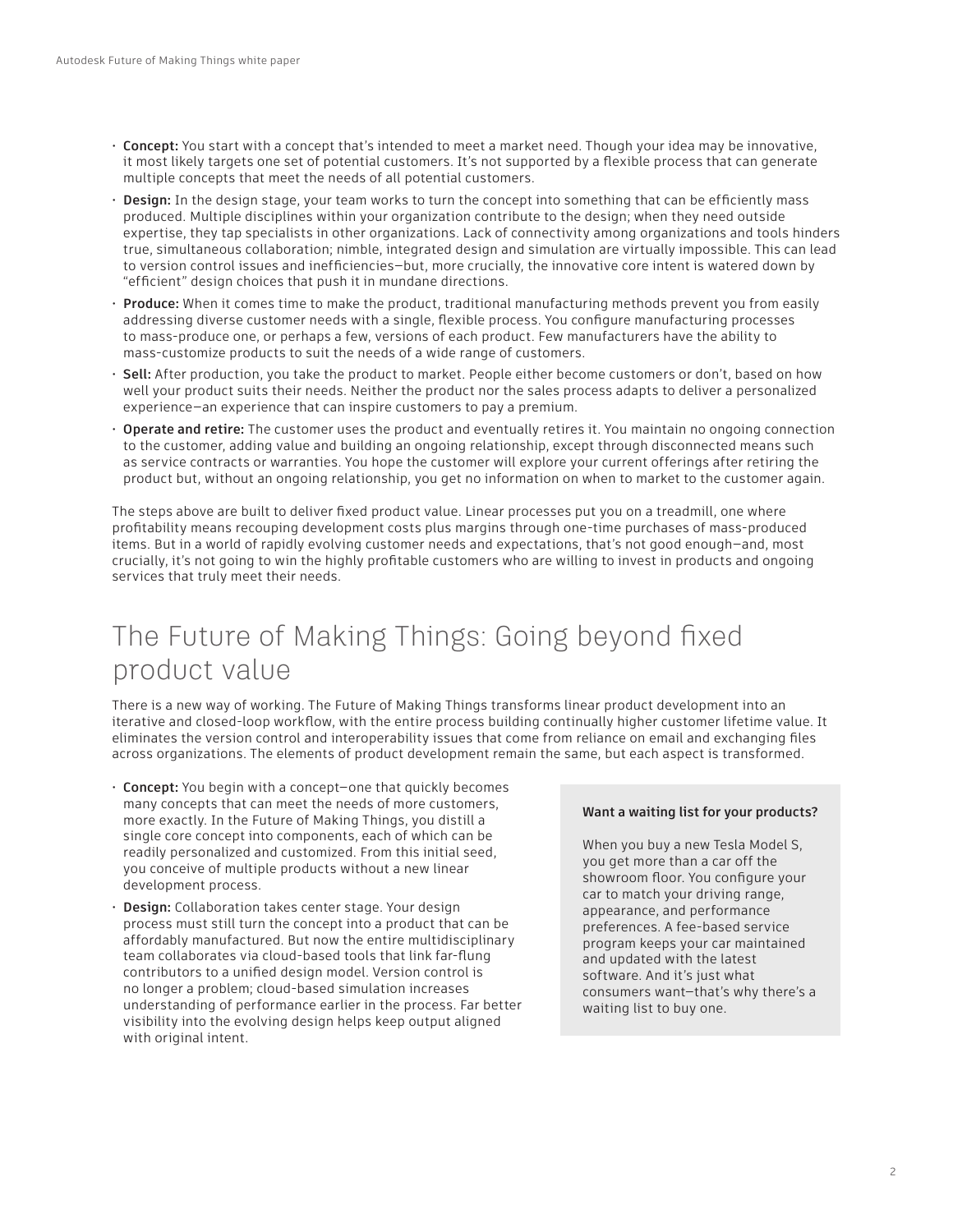- **Produce:** To support the rapid-fire innovation enabled by customizable concepts and connected design, manufacturing becomes dynamic. Configurable factories and additive manufacturing help deliver the personalized products that customers want. The rise of additive manufacturing is already transforming many markets, and 3D printers that can handle metal are likely to prove even more revolutionary. Adopting iterative product development process can help you prepare to move from mass production to mass customization.
- **Sell:** You'll sell by engaging customers in experiences personalized to suit their preferences and needs. Customizable products will attract more customers. And you'll connect with customers in new ways—including social media and configuration tools, supported by data that gives insight into individual customers—enhancing your ability to deliver value. Customers will no longer decide whether or not a static product meets their needs; instead, you'll work with them to deliver products that fit their preferences.
- **Operate and retire:** After the sale, your product becomes part of the Internet of Things. Product usage data gives you unprecedented insight into performance, helping you continuously enhance your offering. Connectivity also enables you to bundle your product with services that add ongoing value, boosting your bottom line with new revenue streams. Gartner predicts that by 2018 half of all durable goods, with the exception of primary metals and fabricated metal parts, will be configurable through connectivity to the Internet of Things.<sup>2</sup>

Instead of building toward a one-time sale, the new product development process enables ongoing, more profitable customer relationships, whose flow of revenue moves your business away from fixed product value. But traditional product lifecycle management tools can't take you into the Future of Making Things. To get there you need a product innovation platform.

# The Autodesk Fusion Product Innovation Platform

Autodesk Fusion, the Autodesk product innovation platform, brings together the capabilities you need to put your product development process on the path to the Future of Making Things. Fusion lets you design, simulate, explore, and manage product lifecycle data using connected cloud-based processes. The flexible cloud infrastructure makes it easy to connect your organization, supply chain, and customers for ongoing collaboration. Unlike with traditional product lifecycle management tools, you can get up and running with Fusion quickly, then drive product development at your own pace.

Fusion helps transform the way you design, make, and enable customers to use your products. Concept development and design become seamlessly linked. You get access to interoperable data that supports more flexible manufacturing processes. And Fusion keeps you connected to products and customers, helping you create personalized customer experiences and transforming each stage of the product development process:

- **Design:** Fusion unifies the design process, allowing you to conceptualize, design, and test ideas in a single environment. Because it's cloud-based, you and your team can work anywhere and collaborate with anyone. But connected design and simulation are only the beginning. At Autodesk, we're working to rapidly expand Fusion to enable generative design, letting you tap the power of mass parallel computing to find the best solutions to design challenges.
- **Make:** With its milling and turning control capabilities, Fusion builds a bridge from design to manufacturing. Full CAM support and 3D printing integration set the stage for more flexible manufacturing processes. Looking ahead, Fusion will be able to drive industrial additive manufacturing, in which 3D metal printing enables customization and personalization of even more products.

#### **Connected machines lead to fewer flight delays**

Premier Deicers makes and supplies de-icing equipment to the aviation industry. Until recently, inadequate visibility into de-icing fluid supplies and equipment status led to de-icing issues and flight delays during storms. Premier Deicers turned to the Autodesk Fusion platform along with GPS and monitoring hardware to deliver real-time insight into de-icing readiness. The result is a 40% acceleration in the de-icing process—and new revenue streams for Premier Deicers.